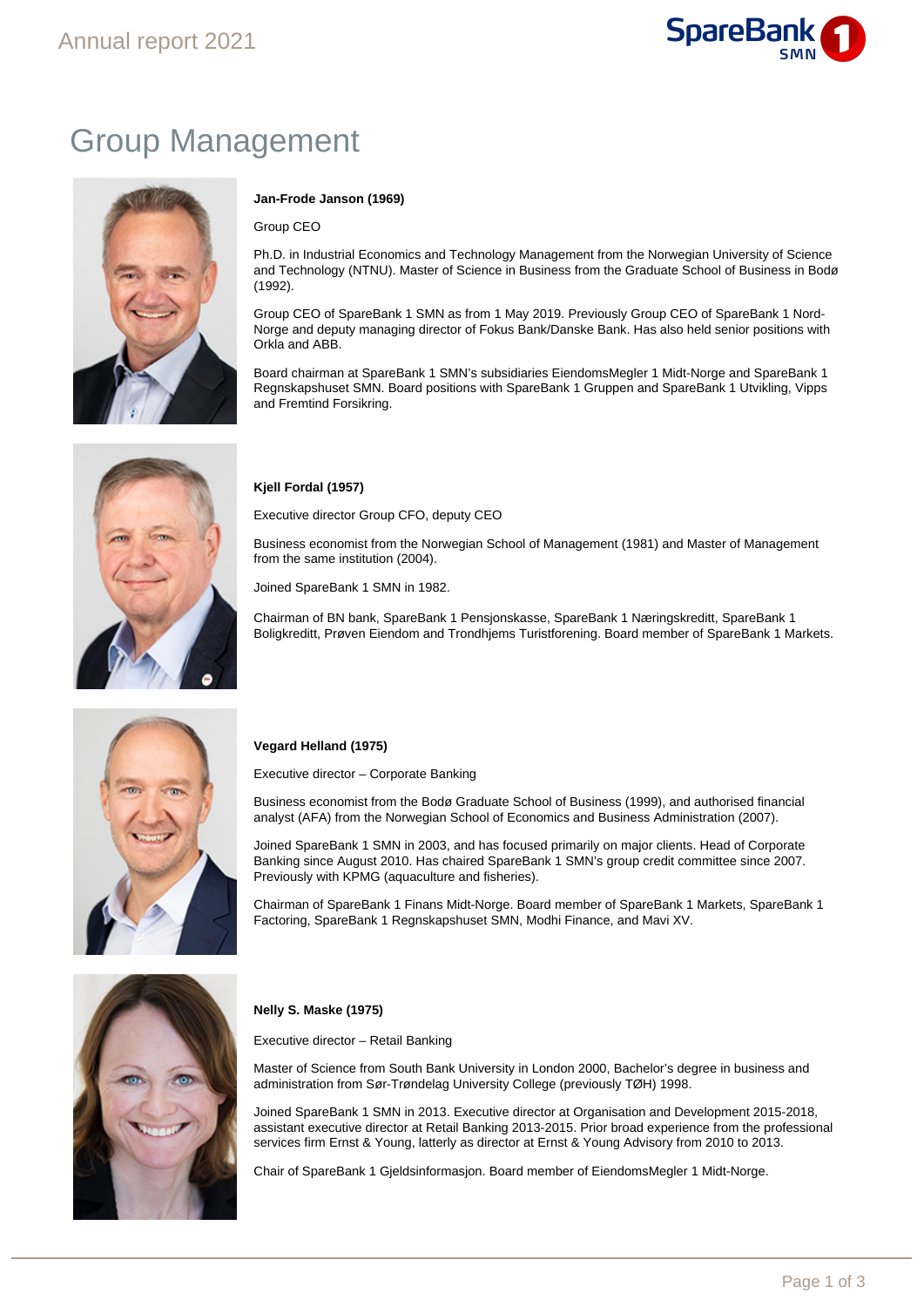



# **Rolf Jarle Brøske (1980)**

Executive director – Communications and Brand

Studies in political science and history at Molde University College and the Norwegian University of Science and Technology (NTNU).

Joined SpareBank 1 SMN in October 2016.

Previously industrial policy director at Det norske Oljeselskap, and on the management team of Danske Bank (Fokus Bank). Adviser to the Minister of Trade and Industry, Børge Brende, and to the Mayor of Trondheim. Has held a number of political positions.

Boardmember of Spleis and deputy board chair of Stiftelsen UNI Board. Member of the county board of the Trøndelag conservative party and member of Trondheim city council.



#### **Ola Neråsen (1965)**

Executive director – Risk Management

Business economist from the BI Norwegian School of Management (1977), state authorised public accountant from the Norwegian School of Economics and Business Administration (1994).

Joined SpareBank 1 SMN in 1997.

Previously with Deloitte.



#### **Kjetil Reinsberg (1961)**

CEO of Eiendomsmegler 1 Midt-Norge.

Graduate in real estate brokerage from BI Norwegian Business School (2008).

Took up duties as CEO of Eiendomsmegler 1 Midt-Norge in 1999. Previously employed by Storebrand Bank, Notar and Bedre Råd. Also has several years' experience from the construction industry.

Board chair at Brauten Eiendom. Board member of EiendomsMegler 1 Norge, Eiendom Norge and Agri Eiendom.



### **Arne Nypan (1970)**

CEO of SpareBank 1 Regnskapshuset SMN.

Master of Business Administration (MBA) from Lund University, Sweden (1997). Bachelor in Business Administration (B,Sc.) from Copenhagen Business School, Denmark (1995), Officer training from the Norwegian Military Academy (1992).

CEO of SpareBank 1 Regnskapshuset SMN since june 2020. Previously CEO of SpareBank 1 Finans Midt-Norge, head of Customer Concept and executive director at SpareBank 1 SMN. Was also employed by Innovation Strategic Consulting and Fokus Bank (Danske Bank).